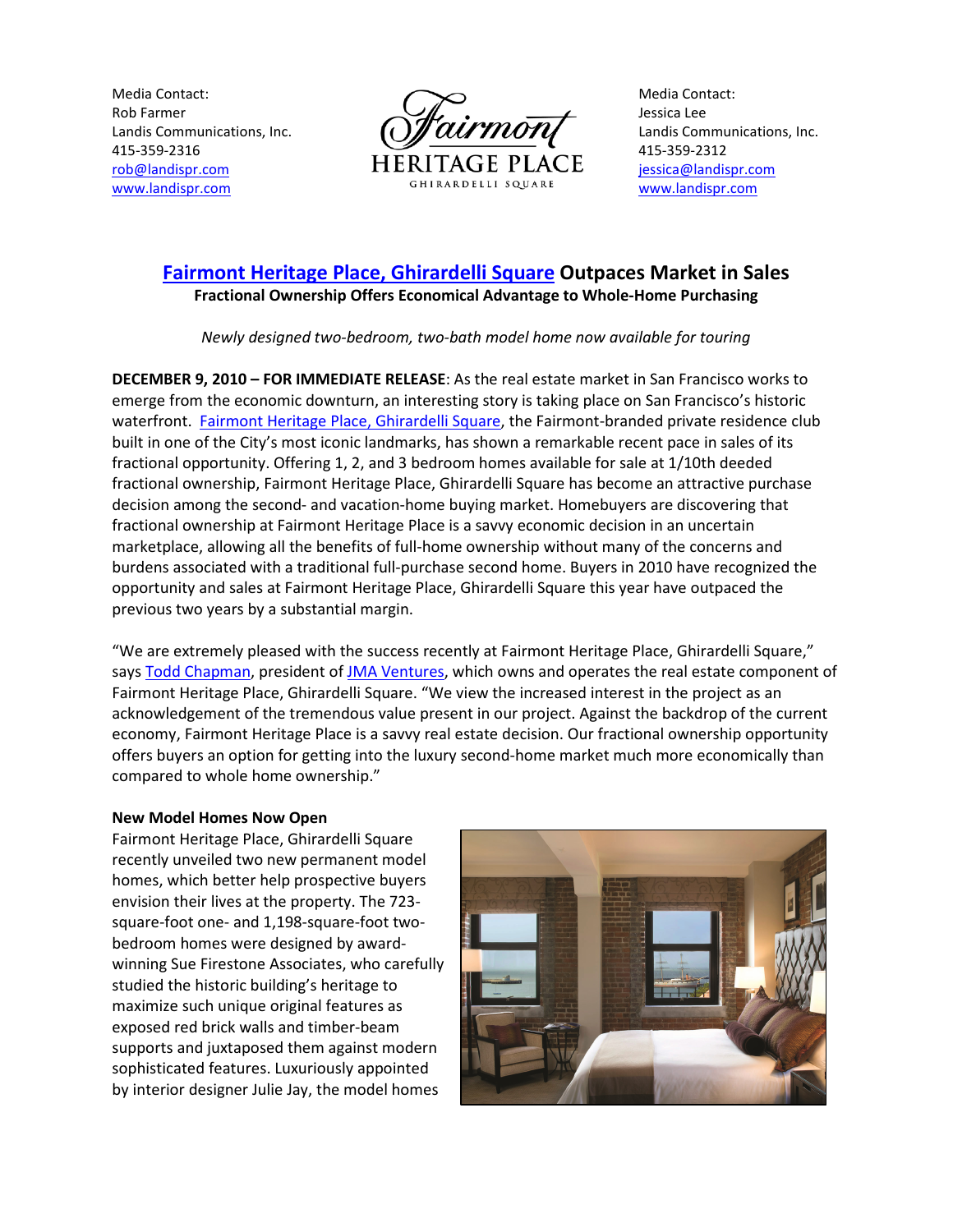provide a first-hand glimpse of the Fairmont Heritage Place lifestyle, with the full complement of standard features and amenities on display.

#### Fractional Ownership Opportunity

Homeowners at Fairmont Heritage Place receive  $1/10<sup>th</sup>$  deeded interest in their home at Ghirardelli Square, a unique ownership opportunity on San Francisco's historic waterfront. The homes at Fairmont Heritage Place are built into the Square's historic former chocolate factory, an iconic, one-of-a-kind real estate opportunity that places owners within immediate proximity to San Francisco's best shops and services. Offering easy access to San Francisco's waterfront, Fairmont Heritage Place is also within walking distance to some of San Francisco's best neighborhoods, including the Marina and Russian Hill. In addition to the distinctive location and historic charm, Fairmont Heritage Place owners can take advantage of a full complement of Fairmont-branded services, including housekeeping, concierge service, shopping and grocery provisioning upon arrival, transportation by Fairmont house car, private wine storage and much more. Additionally, with top-end in-home features and amenities already included, homes at Fairmont Heritage Place provide turnkey luxury that typically take additional investment of time and money to install.

The value of ownership at Fairmont Heritage Place extends beyond Ghirardelli Square. While homeowners receive fractional deeded interest in their San Francisco home, they are also afforded exclusive access to additional Fairmont Heritage Place properties as well as the collection of Fairmont and Raffles hotels and resorts around the world, including iconic landmarks The Plaza Hotel in New York, The Fairmont Banff Springs and London's Savoy. Homeowners also gain immediate entry into the invitation-only Fairmont President's Circle, the most prestigious designation within Fairmont's President's Club , the brand's exclusive guest recognition program.

"The prospect of luxury-home ownership at a fraction of the whole-home cost along with the full array of Fairmont-branded services and amenities has appealed to buyers," says Chapman. "Fairmont Heritage Place allows homebuyers to make an economical choice without forsaking the aspects of their lifestyle they appreciate and have come to expect. We are in an ideal position to continue attracting buyers who understand that value is something that doesn't have to come at the expense of location, amenities or luxury."

# About Fairmont Heritage Place, Ghirardelli Square

Fairmont Heritage Place is part of historic *Ghirardelli Square*, a brick-and-timber chocolate factory that dates to the 1860s. The Fairmont Heritage Place homes are designed to reflect its historic setting and feature original brick and wood elements that recall an earlier era while incorporating contemporary features and finishes. Fairmont Heritage Place, Ghirardelli Square's location places homeowners within immediate proximity to dozens of one-of-a-kind local shops and services. The property is within walking distance to some of the City's best neighborhoods, including the Marina and Russian Hill.

#### INFORMATION

ADDRESS &

LOCATION: 900 North Point Street San Francisco, CA 94109

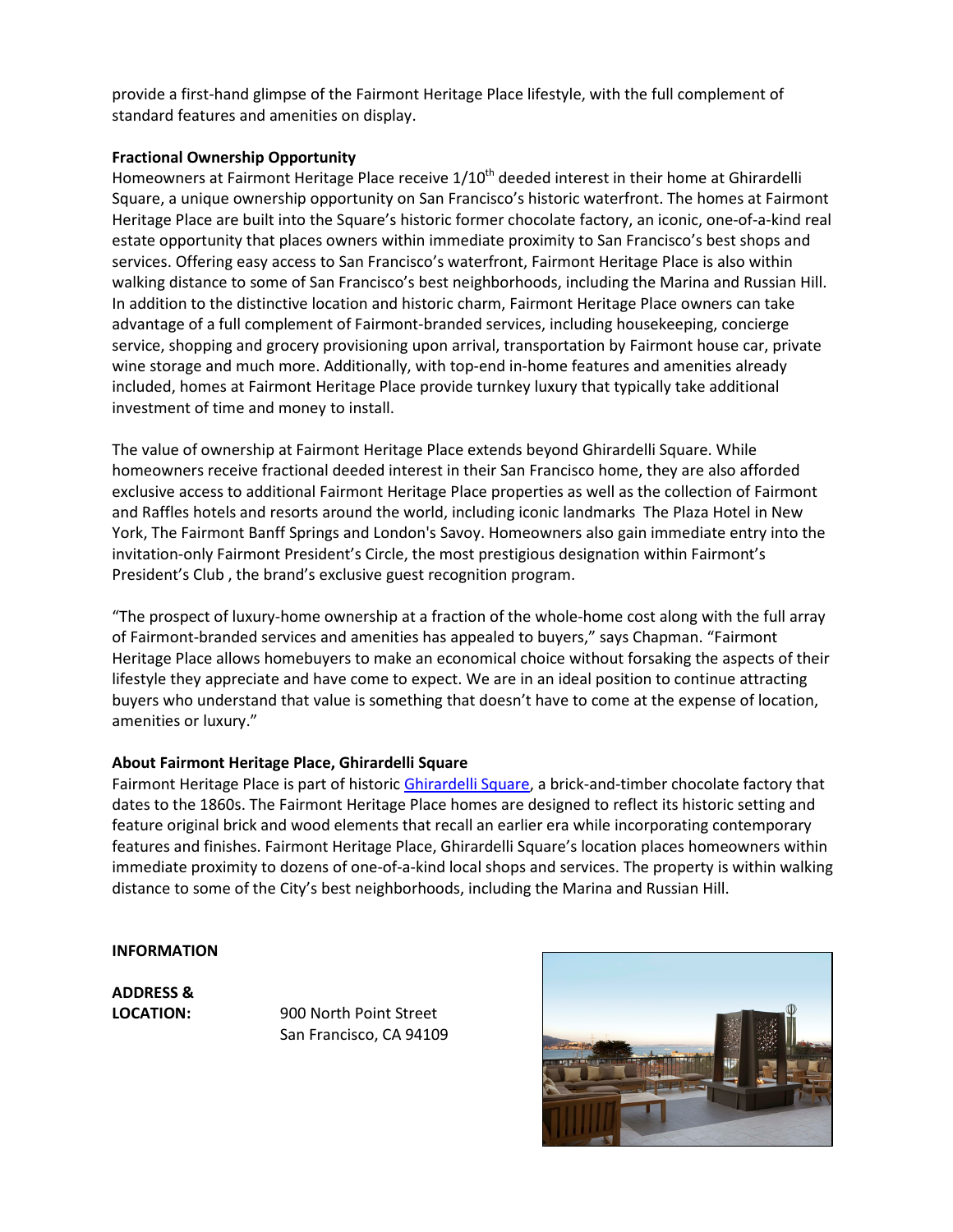#### AMENITIES:

- Concierge services available 24 hours a day, seven days a week
- Housekeeping and butler services
- Valet service and transportation by Fairmont house car and driver
- On-site fitness center
- Fully-equipped Business Center and executive board room facilities
- Dedicated Owner's Lounge, billiards and dining area
- Outdoor patio with fireplace and panoramic waterfront views
- Shopping and grocery provisioning service
- Private wine storage
- Personal Storage
- Two assigned parking spaces per home
- In-residence dining
- Membership in Fairmont's prestigious President's Circle guest recognition program

#### RESIDENCE FEATURES:

- Residences are fully furnished by renowned designer Sue Firestone in contemporary décor
- Flat screen HDTV with DirectTV
- Fireplaces with limestone hearth
- Bosch stackable washer/dryer
- Sub-Zero refrigerator and freezer
- Wolf 4-burner gas range and convection oven/microwave



- Fisher & Paykel dishwasher
- Kitchen island with Sub-Zero wine refrigerator
- Aged, wide-plank maple floors throughout living areas and plush carpeting throughout bedrooms
- Top-end finishes in kitchen and bathroom
- Exposed historical brick walls in most residences
- Outdoor terraces in select residences

# USAGE PLAN: Heritage time

- Up to 5 weeks (35 days) to be used at Fairmont Heritage Place, Ghirardelli Square per year
- Stay 1 to 14 days at a time

# Reciprocal use

• Up to 2 weeks (14 days) are available to exchange with affiliated properties at any Fairmont Heritage Place or any Fairmont or Raffles Hotel and resort around the world